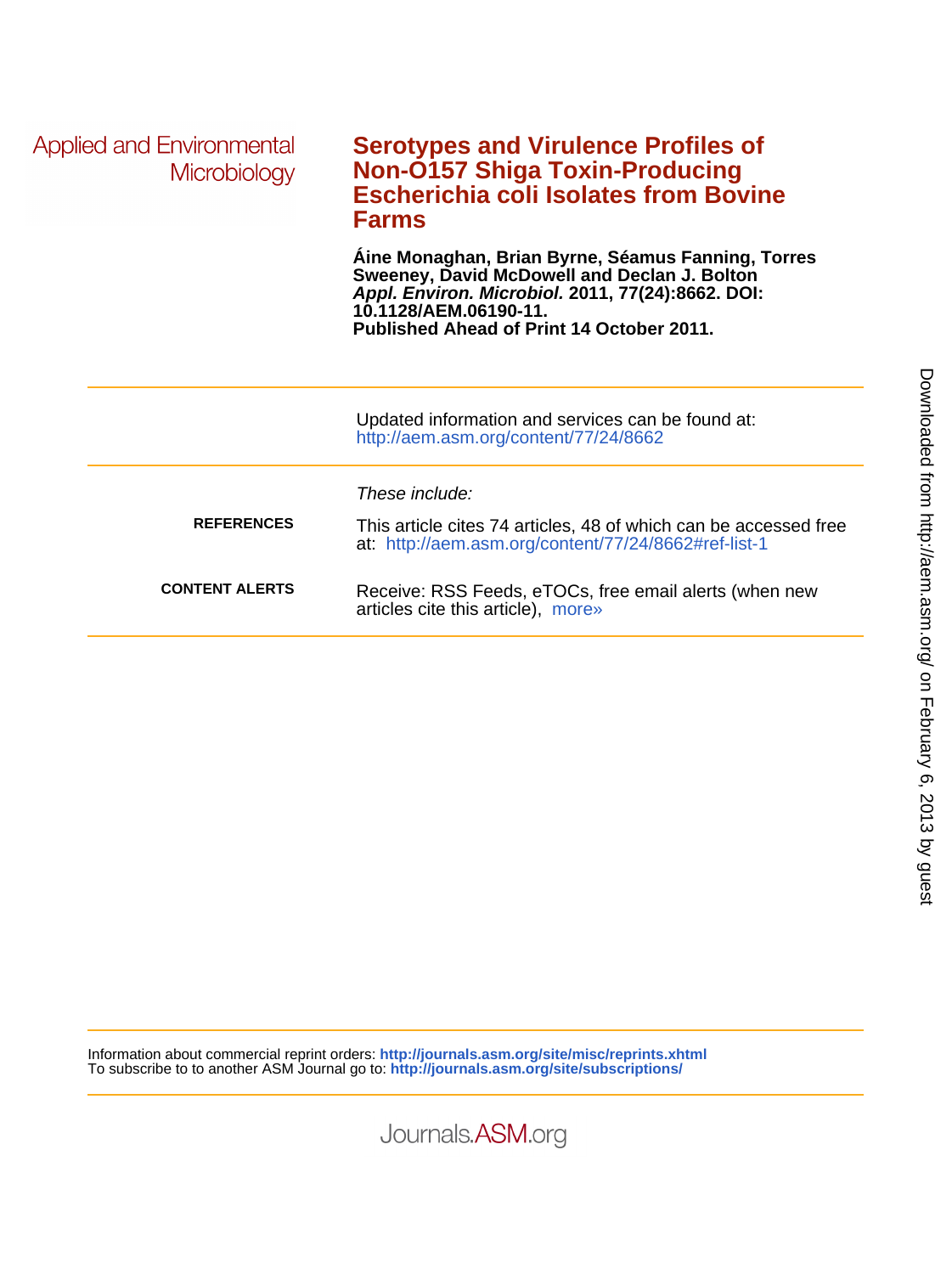# Serotypes and Virulence Profiles of Non-O157 Shiga Toxin-Producing *Escherichia coli* Isolates from Bovine Farms $V$

Áine Monaghan,<sup>1</sup> Brian Byrne,<sup>1</sup> Séamus Fanning,<sup>2</sup> Torres Sweeney,<sup>2</sup> David McDowell, $3$  and Declan J. Bolton<sup>1</sup>\*

*Department of Food Safety, Ashtown Food Research Centre, Teagasc, Ashtown, Dublin 15, Ireland*<sup>1</sup> *; Centres for Food Safety & Food-borne Zoonomics, School of Agriculture, Food Science and Veterinary Medicine, University College Dublin, Belfield, Dublin 4, Ireland*<sup>2</sup> *; and School of Health Sciences, University of Ulster, Jordanstown Campus, Shore Road,*

*Newtownabbey, Co. Antrim BT37 OQB, United Kingdom*<sup>3</sup>

Received 14 July 2011/Accepted 7 October 2011

**Non-O157 Shiga toxin-producing** *Escherichia coli* **(STEC) strains are clinically significant food-borne pathogens. However, there is a dearth of information on serotype prevalence and virulence gene distribution, data essential for the development of public health protection monitoring and control activities for the meat and dairy industries. Thus, the objective of this study was to examine the prevalence of non-O157 STEC on beef and dairy farms and to characterize the isolates in terms of serotype and virulence markers. Bovine fecal samples (***n* **1,200) and farm soil samples (***n* **600) were collected from 20 farms throughout Ireland over a 12-month period.** Shiga toxin-positive samples were cultured and colonies examined for the presence of  $stx_1$  and/or  $stx_2$ **genes by PCR. Positive isolates were serotyped and examined for a range of virulence factors, including** *eaeA***,** hlyA, tir, espA, espB, katP, espP, etpD, saa, sab, toxB, iha, lpfA<sub>O157/O1-141</sub>, lpfA<sub>O113</sub>, and lpfA<sub>O157/O1-154</sub>. Shiga toxin **and intimin genes were further examined for known variants. Significant numbers of fecal (40%) and soil (27%) samples were** *stx* **positive, with a surge observed in late summer-early autumn. One hundred seven STEC isolates were recovered, representing 17 serotypes. O26:H11 and O145:H28 were the most clinically significant, with O113:H4 being the most frequently isolated. However, O2:H27, O13/O15:H2, and ONT:H27 also carried**  $stx_1$  and/or  $stx_2$  and *eaeA* and may be emerging pathogens.

Shiga toxin-producing *Escherichia coli* (STEC), also referred to as verocytotoxogenic *Escherichia coli* (VTEC), has emerged as a group of highly pathogenic *Escherichia coli* strains characterized by the production of one or more Shiga toxins  $(stx_1,$ *stx*2, or their variants). STEC is common in ruminants and related foods (4, 5, 15, 30, 47). Clinical manifestations in humans range from hemorrhagic colitis (HC) to hemolytic uremic syndrome (HUS) and thrombocytopenic purpura (TTP) (3) and are directly related to the virulence genes present in the causative agent. To date, STEC prevalence studies have focused primarily on *E. coli* O157:H7, because of its initial predominance in human clinical infection. Culture and molecular methods for the detection of STEC have thus been developed and optimized for that serotype, with little attention to and resultant underestimation of the risks posed by non-O157 serogroups. However, non-O157 infections are of primary concern in several countries (19), with half of all confirmed STEC infections in Europe caused by non-O157 STEC (3), and non-O157 infections outnumber O157 cases in the United States (10). Ireland has the highest per capita incidence (5.7 STEC cases per 100,000) in Europe (28).

*E. coli* O157:H7, the most extensively investigated serotype, has long been associated with ruminants, but more-recent work

Corresponding author. Mailing address: Department of Food Safety, Ashtown Food Research Centre, Teagasc, Ashtown, Dublin 15, Ireland. Phone: 353 1 8059565. Fax: 353 1 8059550. E-mail: declan has suggested that these animals are also important reservoirs for other STEC serotypes (29). Six non-O157 O groups have been identified by the Centers for Disease Control and Prevention (CDC) as being responsible for over 70% of non-O157 STEC-associated illness (O26, O45, O103, O111, O121, and O145) (10), and both the European Food Safety Authority (EFSA) and the U.S. Department of Agriculture (USDA) have issued recommendations for laboratory testing for these pathogens (17, 19). However, serotype alone does not necessarily provide an accurate assessment of the ability to cause illness or the severity of disease, which requires virulence gene data. In addition to the *stx* genes, other virulence factors encoded by *eaeA* (intimin), *tir* (*espE*) (translocated intimin receptor), *espA* (EspA protein), and *espB* (EspB protein) are required for intimate attachment and the formation of the attaching and effacing (A/E) lesions characteristic of STEC infection (10, 13, 79). Other clinically significant virulence markers include *hlyA* (pO157 enterohemolysin releasing hemoglobin from red blood cells), *katP* (pO157 catalase peroxidase that defends the cell against oxidative damage), *etpD* (pO157, encodes part of a type II secretory pathway transporting proteins across the outer membrane) (73), *lpf* (chromosomal long polar fimbriae) (72), *espP* (pO157 extracellular serine protease autotransporter), *saa* (pO113 STEC agglutinating adhesion) (55), *sab* (pO113 STEC autotransporter) (33), *toxB* (pO157 adhesion), and *iha* (chromosomal iron-regulated gene A homolog adhesin) (68, 70).

Downloaded from http://aem.asm.org/ on February 6, 2013 by gues on February 6, 2013 by guest <http://aem.asm.org/> Downloaded from

Despite the increasing general recognition of the clinical significance of non-O157 STEC, there is a lack of data on (i)

 $\nabla$  Published ahead of print on 14 October 2011.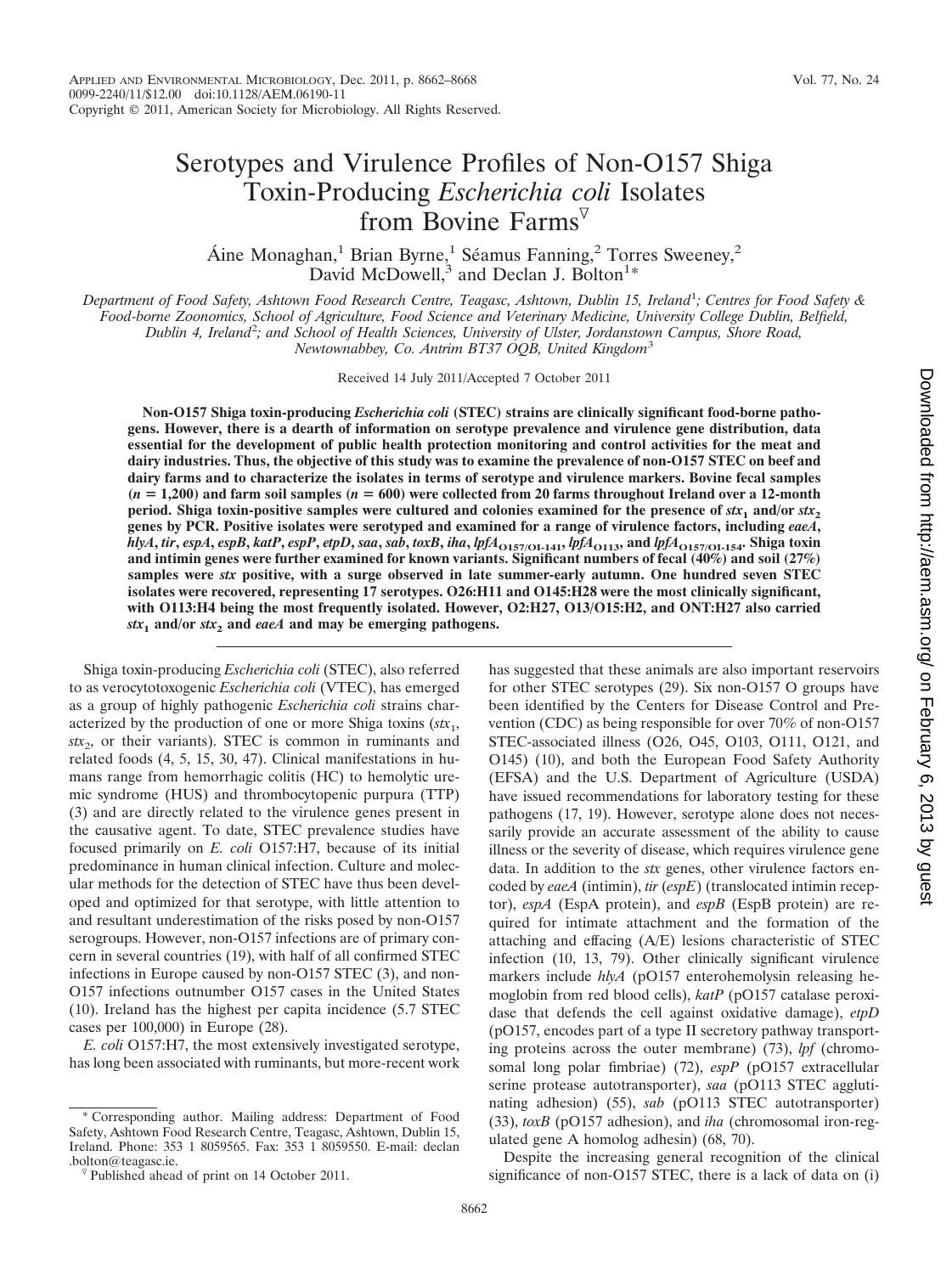| Strain<br>Serotype |                        | Origin                | Target gene                                                               | Reference/source                              |  |  |  |  |
|--------------------|------------------------|-----------------------|---------------------------------------------------------------------------|-----------------------------------------------|--|--|--|--|
| 3653/97            | $O78:H -$              | Patient with diarrhea | $stx_{1c}$                                                                | 77                                            |  |  |  |  |
| 7139/96            | $OS:H -$               | Asymptomatic carrier  | $stx_{1d}$                                                                | 42                                            |  |  |  |  |
| E32511             | $O157:H -$             | Patient with HC       | $stx_{2c}$                                                                | 34                                            |  |  |  |  |
| EH <sub>250</sub>  | ONT: H12               | Patient with diarrhea | $\frac{str_{2d}}{}$ (nonactivatable)                                      | 61                                            |  |  |  |  |
| B2F1               | $O91:$ H21             | Patient with HUS      | $stx_{2\textrm{dact}}$                                                    | 49                                            |  |  |  |  |
| 2771/97            | $ONT: H -$             | Patient with diarrhea | $\mathit{stx}_{2e}$                                                       | 50                                            |  |  |  |  |
| T4/97              | $O128:$ H <sub>2</sub> | Pigeon                | $stx_{2f}$                                                                | 67                                            |  |  |  |  |
| EC132              | $O111:H-$              | Bovine feces          | stx <sub>1</sub> , stx <sub>2</sub> , eaeA, and hlyA                      | Provided by University of<br>Münster, Germany |  |  |  |  |
| 98NK2              | O113: H21              | Patient with HUS      | $lpfA_{O113}$ , saa, sab                                                  | 56                                            |  |  |  |  |
| 38094              | O157:HT                | Patient with HUS      | katP, etpD, tir, espP, espA, espB,<br>$lpfA_{O157/O1154}$ , toxB, and iha | Provided by CDC,<br>Atlanta, GA               |  |  |  |  |
| C9490              | O157:H7                | Patient with HUS      | lpfA                                                                      | 74                                            |  |  |  |  |

TABLE 1. Origin and serotype of isolates used as positive controls

prevalence at the farm level, (ii) distribution of virulence factors, and (iii) emerging serotypes for inclusion in future monitoring programs. The objective of this study was to contribute to addressing these data gaps. Furthermore, as the interaction between different virulence gene products in pathogenesis is poorly understood, the presence of virulence genes in farm serotypes in this study that are not associated with human infection would also provide an important insight into the relative importance of virulence factors required for human illness.

### **MATERIALS AND METHODS**

**Sample collection.** Twenty bovine (beef and dairy) farms located throughout the Republic of Ireland were selected on the basis of geographical location (covering the whole country) for inclusion in this study. Each farm was sampled bimonthly over a 1-year period (July 2007 to July 2008). Animals were largely on pasture for the duration of the study, although they were housed during the winter months. At each visit, 10 fresh fecal samples (from the ground) and 5 soil samples (taken from areas where the animals congregated, such as beside a water trough) were aseptically transferred into sterile containers (Sterilin Ltd., Medical Supply Co., Mulhuddard, Dublin, Ireland). A total of 1,200 fecal and 600 soil samples were taken throughout the study. Samples were stored at 4°C for no more than 24 h prior to analysis.

**Bacterial cultures.** The *E. coli* control strains used are described in Table 1. Control strains used in the typing of the Shiga toxin genes, STEC strain O111:H- (EC132) and STEC strain O113:H21 (98NK2), were kindly provided by Helge Karch (University of Münster, Germany) and Adrienne Patton (University of Adelaide, Australia), respectively.

**Detection of** *vt***-positive** *E. coli.* Each sample (10 g) was homogenized with 90 ml of tryptone soya broth (TSB; CM0129; Oxoid, Basingstoke, United Kingdom) containing 4  $\mu$ g ml<sup>-1</sup> vancomycin hydrochloride (V2002; Sigma-Aldrich, St. Louis, MO) and incubated overnight at 37°C. One-milliliter aliquots of the homogenized enrichment were harvested by centrifugation  $(7,426 \times g$  for 10 min at 4°C). Genomic DNA was extracted from the resultant pellets (resuspended in maximum-recovery diluent [MRD] CM0733; Oxoid, Basingstoke, United Kingdom) by using the DNeasy tissue kit (69506; Qiagen, Crawley, United Kingdom) according to the manufacturer's instructions. The remainder of the enrichment samples were stored at  $4^{\circ}$ C. The sample DNA  $(2 \mu I)$  was screened for the presence of  $stx_1$  and/or  $stx_2$  genes by using PCR in a Peltier thermal cycler (PTC-200; MJ Research Inc., Watertown, MA) with primer sets and reaction conditions as described by Paton and Paton (54) (Table 2). The reaction mixture (reaction mix A) was modified by using  $1 \times$  Green GoTaq reaction buffer (M891; Promega, Madison, WI) and made up to a final volume of  $25 \mu l$ . PCR products (10  $\mu$ l) were separated by electrophoresis on a 1.5% (wt/vol) agarose gel and visualized under UV light (GelDoc 2000 system; Bio-Rad Laboratories, Hercules, CA) by ethidium bromide staining  $(10 \text{ mg ml}^{-1})$ . Product size was determined using a BenchTop 100-bp DNA ladder (G8291; Promega).

**Isolation of** *stx***-positive** *E. coli.* **Samples positive for the virulence genes**  $stx_1$ and/or  $stx_2$  were serially diluted in MRD and plated onto Chromocult tryptone bile X-glucuronide agar (TBX; Merck, Germany) supplemented with sterile

filtered streptomycin sulfate (10  $\mu$ g ml<sup>-1</sup>) (S6501; Sigma-Aldrich, Steinheim, Germany) and sulfamethazine (100  $\mu$ g ml<sup>-1</sup>) (S6256; Sigma-Aldrich, Steinheim, Germany). Preliminary studies in our laboratory (data not shown), designed to optimize non-O157 recovery, found that TBX agar gave maximum recovery of non-O157 STEC isolates. After overnight incubation at 37°C, 5 colonies of differing colony morphologies were taken from each sample and streaked onto nutrient agar (NA) (CM0003; Oxoid, Basingstoke, United Kingdom) and eosin methylene blue agar (EMBA) (CM0069; Oxoid, Basingstoke, United Kingdom). Agar plates were incubated overnight at 37°C. Genomic DNA was extracted from presumptive *E. coli* colonies (those showing a green sheen on EMB plates) by resuspending a single colony from the NA plate in PrepMan Ultra sample preparation reagent (Applied Biosciences, Foster City, CA) and extracting DNA as per the manufacturer's instructions. All isolates were assessed for the presence of  $stx_1, stx_2, eaeA$ , and enterohemorrhagic *E. coli* (EHEC)  $hlyA$  by using 2  $\mu$ l of the DNA sample and the PCR protocol as described above (Table 2). All STEC isolates were preserved in a cryogenic bead storage system (Protect bacterial preservers; TSC Ltd., Heywood, United Kingdom) at  $-20^{\circ}$ C and were routinely recultured.

**Serotyping.** Serotyping of the O (lipopolysaccharide) and H (flagellar) antigens was performed by the *E. coli* Reference Center at Pennsylvania State University, University Park, PA. The O antigen was determined using antisera produced against available serogroups designated O1 to O181, with the exceptions of O31, O47, O72, O93, O94, and O122, as these are not designated (52). The H antigen was established by PCR-restriction fragment length polymorphism (PCR-RFLP) analysis of the *fliC* gene, which is responsible for flagella (46).

**Detection of putative virulence and adhesion genes.** One cryogenic bead of each STEC isolate was individually cultured in 10 ml of TSB overnight at 37°C. Genomic DNA was extracted from a 1-ml aliquot of culture by using PrepMan Ultra reagent. In addition to *stx*1, *stx*2, *eaeA*, and *hlyA* genes, the template DNA of each STEC isolate was analyzed using PCR for the presence or absence of other putative virulence and adhesion genes. These include (i) genes associated with the locus of enterocyte effacement (LEE) (*tir*, *espA*, and *espB*), (ii) plasmidencoding virulence genes associated with STEC O157:H7 (*katP*, *espP*, and *etpD*), and (iii) genes encoding other attachment mechanisms (*saa*, *sab*, *toxB*, *iha*,  $lpfA_{O157/OI-141}$ ,  $lpfA_{O113}$ , and  $lpfA_{O157/OI-154}$ ). The primer sets and target genes used in these analyses are also listed in Table 2. Reaction mixture A was used to amplify the *katP*, *etpD*, *tir*, *saa*, *toxB*, *iha*,  $lpfA_{O157/OI-141}$ ,  $lpfA_{O113}$ , and *lpfA*O157/OI-154 genes. Reaction mixture B was modified from the method of McNally et al. (48), in which  $1 \times$  Green GoTaq reaction buffer was used to amplify the  $espA$ ,  $espB$ ,  $espP$ , and  $sab$  genes. Reaction mixtures, including 2  $\mu$ l of DNA, were made up to a final volume of  $25 \mu l$ , and PCR product  $(10 \mu l)$  was separated by electrophoresis on a 1.5% (wt/vol) agarose gel and visualized under UV light by ethidium bromide staining. Product size was determined using a BenchTop 100-bp DNA ladder.

**Molecular characterization of** *stx* **variants.** The Shiga toxin genes were subtyped using the primer sets, typing protocols, and PCR conditions given in Table 2. Briefly, isolates were initially examined by PCR using the primer pair KS7 and KS8 to detect  $stx_1$  and the genetic variants ( $stx_1$ c and  $stx_1$ d) of  $stx_1$  (66). Positive isolates were further assessed for the presence of  $vt_{1c}$  and  $vt_{1d}$  by using the primer pair stx1c-1 and stx1c-2 (77) and primer pair VT1AvarF and VT1varR (12). PCR and RFLP-PCR was used to examine each isolate for the presence of  $vt_2$  and its genetic variants ( $stx_{2a}$ ,  $stx_{2c}$ , activatable  $stx_{2d}$  [ $stx_{2dact}$ ],  $stx_{2e}$ ,  $stx_{2f}$ , and  $stx_{2g}$ ) by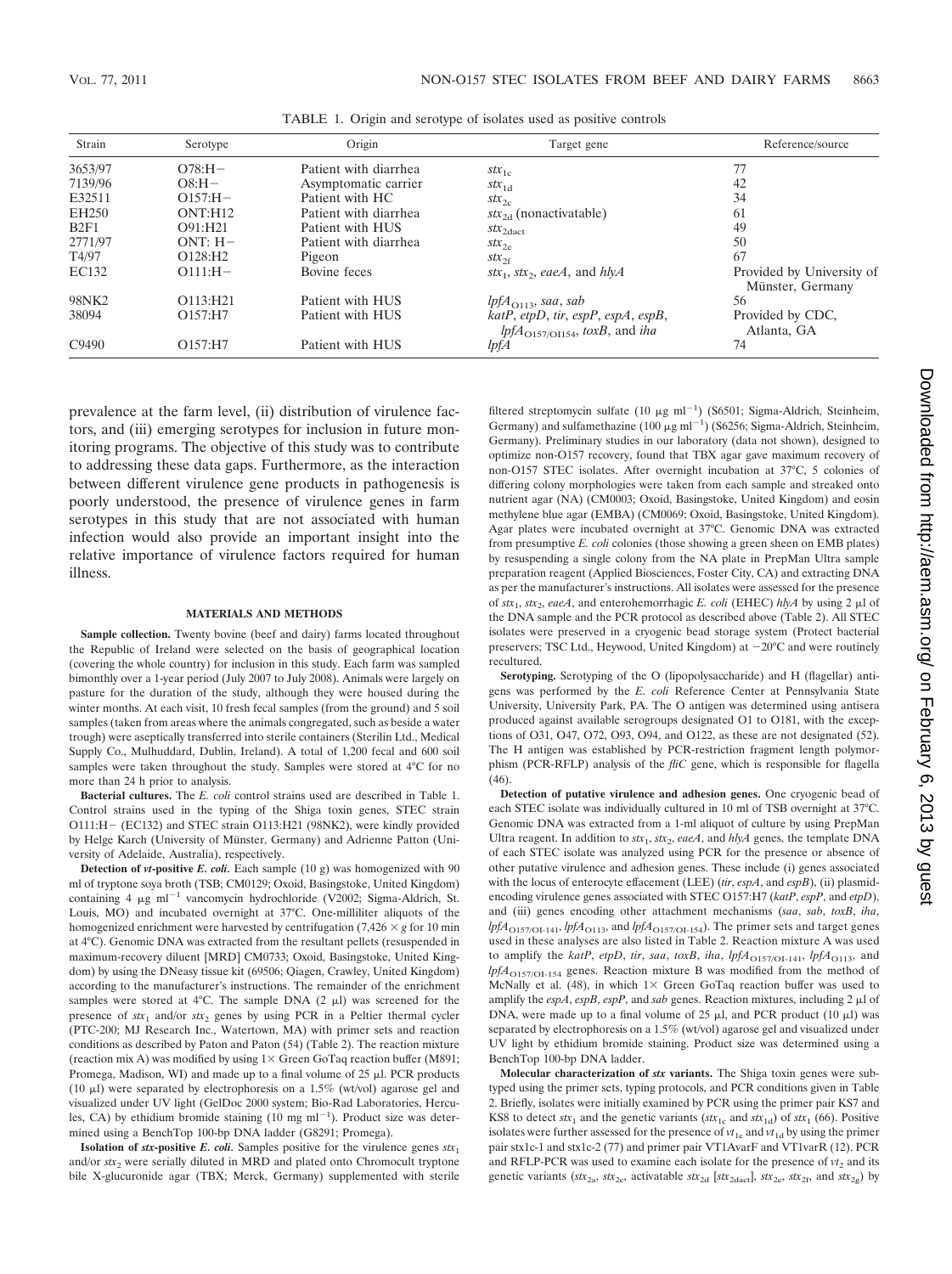| TABLE 2. Target genes and primer sequences used for the detection of STEC virulence gene markers |
|--------------------------------------------------------------------------------------------------|
|--------------------------------------------------------------------------------------------------|

| Primer                | Sequence $(5'-3')$                          | Target (gene)                                  | Reference |
|-----------------------|---------------------------------------------|------------------------------------------------|-----------|
| $\text{stx1-F}$       | ATAAATCGCCATTCGTTGACTAC                     | $stxA_1$                                       | 54        |
| $\text{stx1-R}$       | AGAACGCCCACTGAGATCATC                       |                                                |           |
| $\text{stx2-F}$       | GGCACTGTCTGAAACTGCTCC                       | $stxA_2$                                       | 54        |
| $\text{stx2-R}$       | TCGCCAGTTATCTGACATTCTG                      |                                                |           |
| eaeA-F                | GACCCGGCACAAGCATAAGC                        | eaeA                                           | 54        |
| eaeA-R                | CCACCTGCAGCAACAAGAGG                        |                                                |           |
| hlyA-F                | <b>GCATCATCAAGCGTACGTTCC</b>                | $h\bar{h}$                                     | 54        |
| hlyA-R                | AATGAGCCAAGCTGGTTAAGCT                      |                                                |           |
| TIR-F                 | CATTACCTTCACAAACCGAC                        | tir                                            | 40        |
| TIR-R                 | CCCCGTTAATCCTCCCAT                          |                                                |           |
| EspAa                 | CACGTCTTGAGGAAGTTTGG                        | espA                                           | 48        |
| EspAb                 | CCGTTGTTAATGTGAGTGCG                        |                                                |           |
| EspBa                 | CGATGGTTAATTCCGCTTCG                        | espB                                           | 48        |
| EspBb                 | CGATGGTTAATTCCGCTTCG                        |                                                |           |
| <b>ESPPa</b>          | AAACAGCAGGCACTTGAACG                        | $\varepsilon$ sp $P$                           | 48        |
| <b>ESPPb</b>          | AGACAGTTCCAGCGACAACC                        |                                                |           |
| D1                    | CGTCAGGAGGATGTTCAG                          | etpD                                           | 65        |
| D <sub>13</sub> R     | CGACTGCACCTGTTCCTGATTA                      |                                                |           |
| wkat-B                | CTTCCTGTTCTGATTCTTCTGG                      | katP                                           | 11        |
| wkat-F                | AACTTATTTCTCGCATCATCC                       |                                                |           |
| $lpfO141-F$           | CTGCGCATTGCCGTAAC                           | $lpfA_{O157/OI-141}$                           | 69        |
| $lpfO141-R$           | ATTTACAGGCGAGATCGTG                         |                                                |           |
| $lpfA-F$              | ATGAAGCGTAATATTATAG                         | $lpfA_{O113}$                                  | 16        |
| $lpfA-R$              | TTATTTCTTATATTCGAC                          |                                                |           |
| O154-FCT              | GCAGGTCACCTACAGGCGGC                        | $lpfA_{O157/OI-154}$                           | 71        |
| 0154-RCT              | <b>CTGCGAGTCGGCGTTAGCTG</b>                 |                                                |           |
| <b>SAADF</b>          | CGTGATGAACAGGCTATTGC                        | saa                                            | 55        |
| <b>SAADR</b>          | ATGGACATGCCTGTGGCAAC                        |                                                |           |
| to xB.911F            | ATACCTACCTGCTCTGGATTGA                      | toxB                                           | 70        |
| toxB.1468R            | TTCTTACCTGATCTGATGCAGC                      |                                                |           |
| iha-I                 | CAGTTCAGTTTCGCATTCACC                       | iha                                            | 68        |
| iha-II                | <b>GTATGGCTCTGATGCGATG</b>                  |                                                |           |
| LH0147-BamHI          | CCCGGATCCGGAAACTCCAAGAGTATTGC               | sab                                            | 33        |
| LH0147-EcoRI          | CCCGAATTCCCTTGCTTTTCCCTGTTACC               |                                                |           |
| KS7                   | CCCGGATCCATGAAAAAAACATTATTAATAGC            | $stx_{1b}$                                     | 66        |
| KS8                   | CCCGAATTCAGCTATTCTGAGTCAACG                 |                                                |           |
| $Stx1c-1$             | TTTTCACATGTTACCTTTCCT                       | $stxA_{1c}$                                    | 77        |
| Stx1c-2               | CATAGAAGGAAACTCATTAGG                       |                                                |           |
| VT1varF               | CTTTTCAGTTAATGCGATTGCT                      | $stxA_{1d}$                                    | 12        |
| <b>VT1varR</b>        | AACCCCATGATATCGACTGC                        |                                                |           |
| LP43                  | ATCCTATTCCCGGGAGTTTACG                      | $stxA_2$ variants                              | 13        |
| LP44                  | GCGTCATCGTATACACAGGAGC                      |                                                |           |
| GK3                   | ATGAAGAAGATGTTTATG                          | stx $B_2$ and stx $B_{2c}$                     | 32        |
| GK4                   | <b>TCAGTCATTATTAAACTG</b>                   |                                                |           |
| SLT-II-vc             | ACCACTCTGCAACGTGTCGC                        | $\textit{stx}_{2c}$ and $\textit{stx}_{2dact}$ | 36        |
| CKS2                  | ACTGAATTGTGACACAGATTA                       |                                                |           |
| VT2-cm                | AAGAAGATATTTGTAGCGG                         | $\mathit{stxB}_{2d}$                           | 61        |
| $VT2-f$               | TAAACTGCACTTCAGCAAAT                        |                                                |           |
| FK1                   | CCCGGATCCAAGAAGATGTTTATAG                   | $\mathit{stxB}_{2e}$                           | 21        |
| FK2                   | CCCGAATTCTCAGTTAAACTTCACC                   |                                                |           |
| 128-1                 | AGATTGGGCGTCATTCACTGGTTG                    | $stxA_{2f}$                                    | 67        |
| 128-2                 | TACTTTAATGGCCGCCCTGTCTCC                    |                                                |           |
| $209\mathrm{F}$       | GTTATATTTCTGTGGATATC                        | $stx_{2g}$                                     | 44        |
| 781R                  | GAATAACCGCTACAGTA                           |                                                |           |
| <b>VSAAF</b>          | ACTCGCATAATTGGTGGTG<br>ATCATTGGTATTGCTGTCAT | saa variants                                   | 45        |
| <b>VSAAR</b><br>EaeVF |                                             | eae variants                                   |           |
|                       | AGYATTACTGAGATTAAG                          |                                                | 64        |
| EaeVR<br>EaeZetaVR    | AAATTATTYTACACARAY<br>AGTTTATTTTACGCAAGT    |                                                |           |
| EaeIotaVR             | TTAAATTATTTTATGCAAAC                        |                                                |           |
|                       |                                             |                                                |           |

using previously published methods (Table 2). In brief, all STEC isolates were examined by PCR with the primer pair LP43 and LP44 for the detection of  $\text{str}_2$ ,  $stx_{2c}$ ,  $stx_{2dact}$ , and  $stx_{2e}$  (13); primer pair 128-1 and 128-2 for the detection of  $vt_{2f}$ (67); and primer pair 209F and 781R for the detection of  $vt_{2g}$  (44). Isolates positive for *stx*<sup>2</sup> were further differentiated by PCR screening using the primer pair GK3 and GK4 (32) to detect  $stx_2$ ,  $stx_2$ , and  $stx_2$ <sub>dact</sub>. The resulting PCR products were incubated with the HaeIII restriction enzyme (R0107; New England BioLabs, Hertfordshire, United Kingdom) according to the manufacturer's instructions. Bands at 137 bp and 151 bp (32) indicated the presence of the variant  $stx_{2c}$  or  $stx_{2dact}$ . PCR-RFLP methods were also used to differentiate between  $\text{str}_{2c}$  and  $\text{str}_{2dact}$ . PCR was preformed using the primer pair SLT-II-vc and CKS2. The resulting PCR product (890 bp) was incubated in the PstI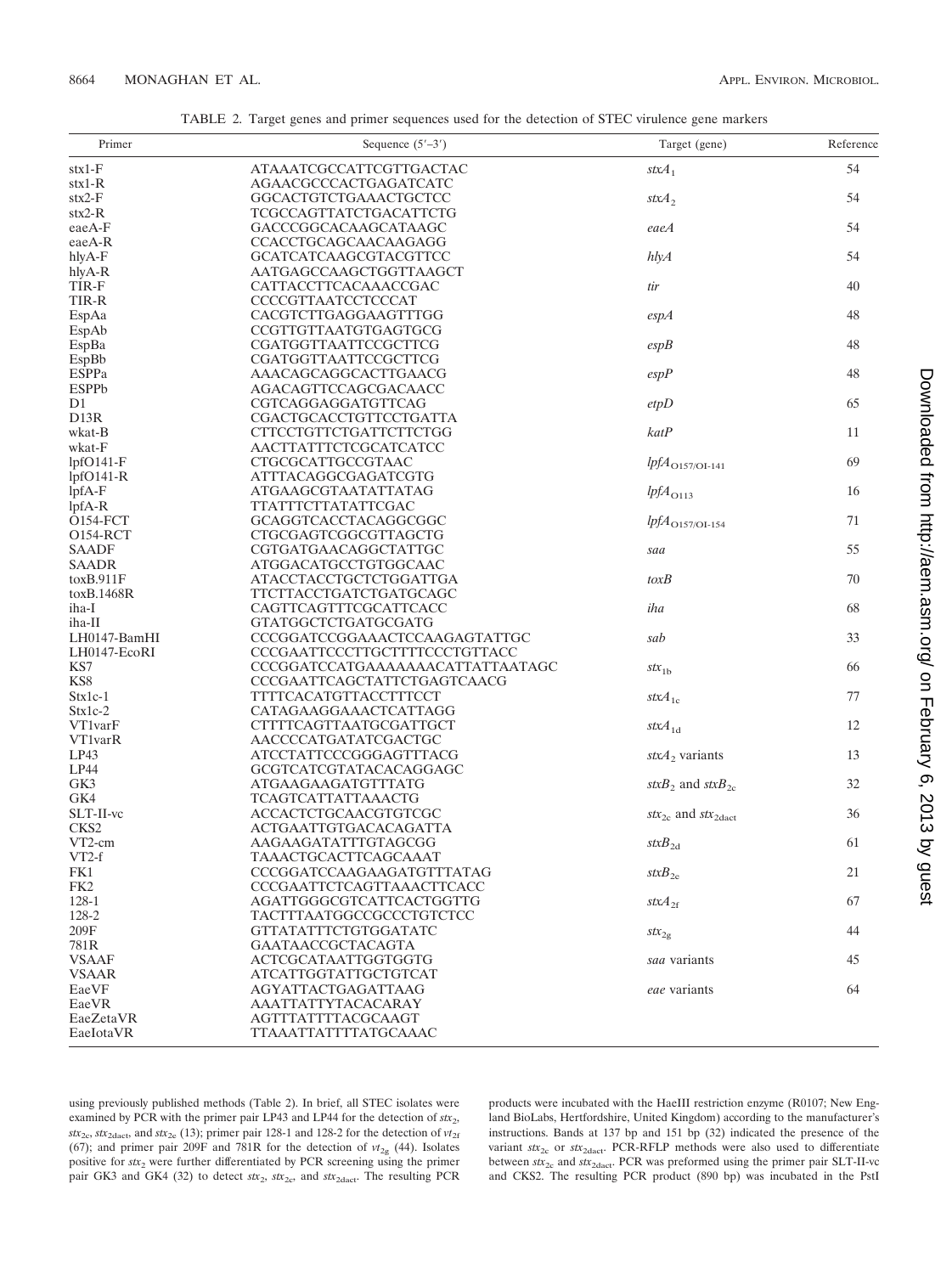

FIG. 1. The seasonal distribution of STEC-positive enrichment samples in feces  $(\blacksquare)$  and soil  $(\square)$ .

restriction enzyme (R0140; New England BioLabs) according to the manufacturer's instructions. The absence of any band in the amplicon was indicative of  $stx_{2\textrm{dact}}$ , with 504-bp and 386-bp bands indicative of  $stx_2$  and  $stx_{2c}$ , respectively (36).

**Molecular characterization of intimin variants.** All intimin-positive STEC isolates were further characterized using intimin typing as described by Ramachandran and colleagues (64). Briefly, a single forward primer (EaeVF) and 3 reverse primers (EaeVR, EaeZetaVR, and EaeIotaVR) (Eurofins MWG Operon, Ebersberg, Germany) (Table 2) were used to amplify an 834- to 876-bp fragment (size varied depending on the variant) representing the 3'-variable regions of all reported intimin variants. The resulting PCR products  $(10 \mu l)$  were incubated along with 3 restriction endonucleases, AluI, RsaI, and CfoI (New England Biosciences, Ipswich, MA), following the manufacturer's instructions. The restriction fragments were separated by agarose gel electrophoresis and visualized using ethidium bromide staining. To determine which intimin type was present in each isolate, the resulting RFLP patterns were compared to published RFLP profiles (64).

**Sequencing analysis.** All PCR products for the intimin variants and the  $vt_{2g}$ gene were purified using the QIAquick PCR purification kit (28106; Qiagen, Crawley, West Sussex, United Kingdom) by following the manufacturer's guidelines and commercially sequenced (Eurofins MWG Operon, Ebersberg, Germany). Sequences were analyzed using the BLASTN program to search nucleotide databases (2), and sequences were aligned with the sequence of the  $vt_{2g}$ gene and intimin variants.

#### **RESULTS**

Of the 1,800 samples analyzed, 40% (480/1,200) of fecal and 27% (162/600) of soil samples were  $stx_1$  and/or  $stx_2$  positive. STEC were cultured from 1.9% (23/1,200) of fecal and 0.7% (4/600) of soil samples, with the majority of the 107 isolates obtained from samples taken from May to September (Fig. 1). The serotypes obtained included O2:H27, O6:H8, O13/O150: H2, O20:H19, O26:H11, O86:H21, O109:H5, O113:H4, O116: H28, O119:H5, O136:H2, O136:H16, O145:H28, O168:H8, O168:H27, O171:H2, and O174:H21 (Table 3). There were 6 isolates which could not be assigned to O-antigen serogroups but had H4, H17, H18, or H27 flagellar antigens. The most frequently occurring serotypes were O113:H4 (29%), O26:H11 (13%), and O2:H27 (12%), and the most widely distributed were O26:H11 (5 farms) and O113:H4 (4 farms).

 $stx_1$ ,  $stx_2$ , and a combination of both were present in 22%, 42%, and 36% of isolates, respectively. The  $stx_{1c}$  and  $stx_{1d}$  gene variants were not detected, but  $\mathit{str}_{2d}$ ,  $\mathit{str}_{2dact}$ , and  $\mathit{str}_{2g}$  were present in 77%, 11.2%, and 8.4% of isolates, respectively. The distribution of target virulence genes in the farm isolates is shown in Table 3. The intimin gene (*eaeA*) was present in 18% of isolates: serotypes O2:H27 (variant untypeable), O13/ O150:H2 ( $\zeta$ ), O26:H11 ( $\beta$ 1), O145:H28 ( $\gamma$ ), and ONT:H27 ( $\theta$ ). Other virulence genes detected included *hlyA* (26%; O2:H27, O13/O150:H2, O20:H19, and O26:H11), *tir* (14%; O2:H27, O26:H11, and O145:H28), *espA* (0.9%; O145:H28), *espB* (0.9%; O145:H28), *lpf*<sub>O157/OI-141</sub> (10.3%; O109:H5, O119:H5, O145:H28, and ONT:H4),  $lpA_{O113}$  (48.5%; O2:H27, O6:H8, O13/O150:H2, O20:H19, O26:H11, O86:H21, O109:H5, O116: H28, O136:H2, O136:H16, O168:H8, O168:H27, O171:H2, O174:H21, ONT:H4, and ONT:H18), *espP* (23%; O2:H27, O13/O150:H2, O20:H19, O26:H11, O86:H21, O116:H28, O136:H2, O136:H16, O168:H8, O168:H27, O171:H2, O174: H21, ONT:H4, and ONT:H18), *saa* (5.6%; O20:H19, O86: H21, ONT:H4, and ONT:H18), *toxB* (15.9%; O2:H27, O26: H11, and O145:H28), and *iha* (73.8%; O2:H27, O6:H8, O13/ O150:H2, O20:H19, O26:H11, O86:H21, O109:H5, O113:H4, O145:H28, O168:H8, O168:H27, O171:H2, O174:H21, ONT: H4, ONT:H17, and ONT:H18). Virulence genes *katP*, *etpD*, lpfA<sub>O157/OI-154</sub>, and *sab* were not detected in any of the isolates.

Interestingly, different virulence gene profiles were detected within strains from the same serotype; for example, O26:H11 (10 isolates) displayed 3 different virulence profiles:  $\delta x_1 \delta x_2$ *stx*<sub>2d</sub> *eaeA hlyA tir lpfA*<sub>O113</sub> *espP toxB iha* (7 isolates), *stx*<sub>1</sub> *eaeA hlyA tir lpfA*<sub> $O$ 113</sub> *espP toxB iha* (2 isolates), and *stx*<sub>1</sub> *eaeA hlyA lpfA*<sub> $O$ 113</sub> *espP toxB iha* (1 isolate).

# **DISCUSSION**

Forty percent of bovine fecal and 27% of farm soil samples were positive for Shiga toxin genes  $(stx_1 \text{ and/or } stx_2)$ , with culture-based prevalences of 1.9% and 0.7%, respectively. The difference in the molecular and culture-based analyses was attributed to the relative sensitivities of the two methods and the presence of phage DNA. The increased prevalence in late summer-early autumn has been widely reported (38, 60, 62) and corresponds to an increase in human cases for both O157 and non-O157 STEC (31).

Seventeen different serotypes were isolated from bovine feces and beef farm soil samples, including O2:H27, O6:H8,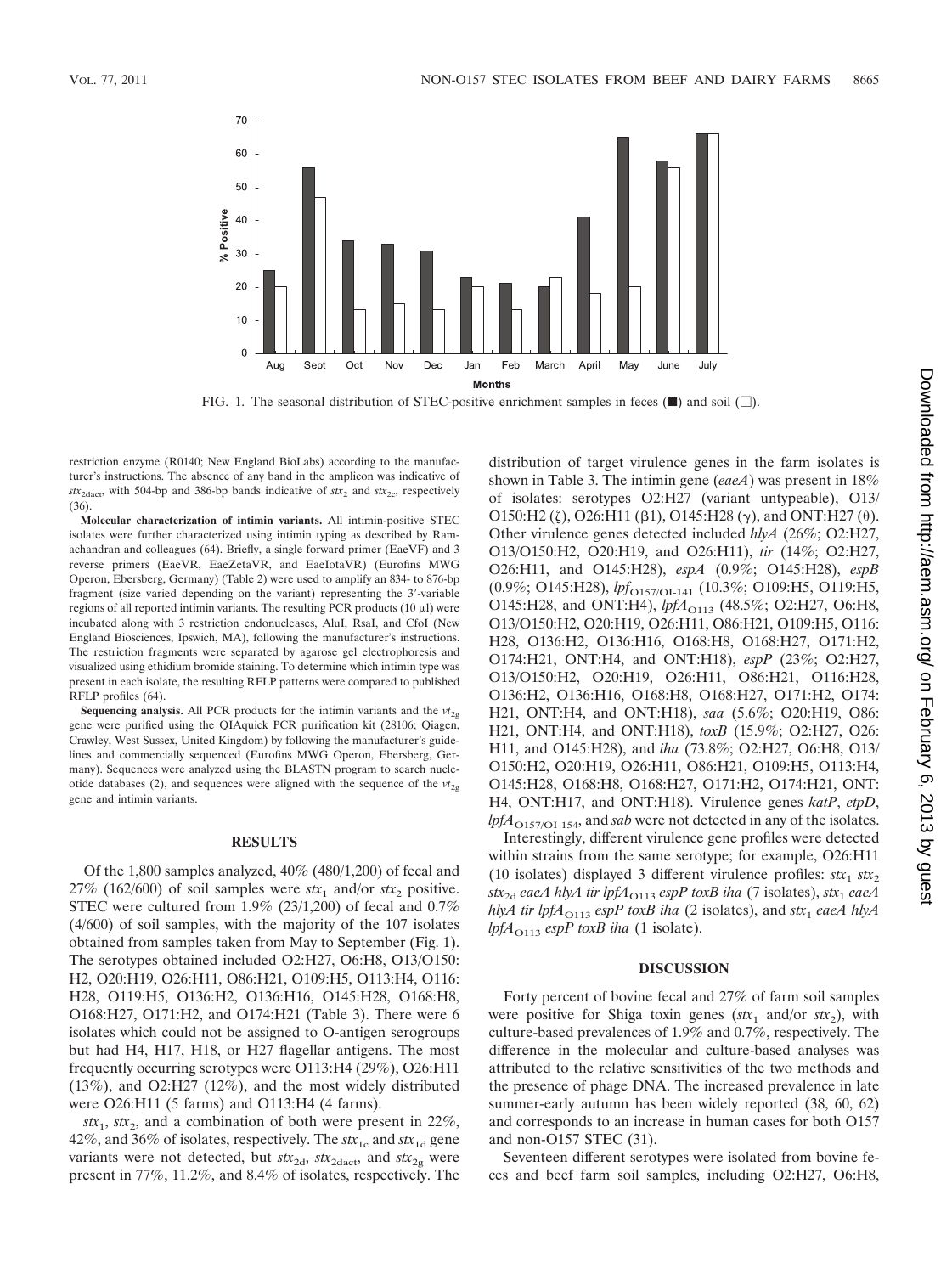| TABLE 3. Serotypes, sources (fecal or soil), number of isolates, virulence factors, and variants <sup>a</sup> |  |  |
|---------------------------------------------------------------------------------------------------------------|--|--|
|                                                                                                               |  |  |

| Serotype (source) | No. of<br>isolates |      |  |  | $stx_1 \quad stx_{1c} \quad stx_{1d} \quad stx_2 \quad stx_{2c} \quad stx_{2dact} \quad stx_{2d} \quad stx_{2e} \quad stx_{2f} \quad stx_{2g}$ |  |  | eaeA             |  |  | hlyA tir espA espB lpfA <sub>O157</sub> lpfA <sub>O113</sub> espP saa toxB iha |        |  |                   |
|-------------------|--------------------|------|--|--|------------------------------------------------------------------------------------------------------------------------------------------------|--|--|------------------|--|--|--------------------------------------------------------------------------------|--------|--|-------------------|
| $O2:$ H27 $(1F)$  |                    |      |  |  |                                                                                                                                                |  |  | $+$ (NT)         |  |  |                                                                                | $^{+}$ |  |                   |
| $O2:$ H27 $(2F)$  |                    |      |  |  |                                                                                                                                                |  |  |                  |  |  |                                                                                |        |  |                   |
| O2:H27 (2F)       |                    |      |  |  |                                                                                                                                                |  |  |                  |  |  |                                                                                |        |  |                   |
| O2:H27 (2F, 1S)   |                    |      |  |  |                                                                                                                                                |  |  |                  |  |  |                                                                                |        |  |                   |
| O2:H27 (4F, 4S)   |                    |      |  |  |                                                                                                                                                |  |  |                  |  |  |                                                                                |        |  |                   |
| O6:H8 (1S)        |                    |      |  |  |                                                                                                                                                |  |  |                  |  |  |                                                                                |        |  |                   |
| O13/O150:H2 (2F)  |                    |      |  |  |                                                                                                                                                |  |  | $+$ (ζ)          |  |  |                                                                                |        |  |                   |
| O20:H19 (1F)      |                    |      |  |  |                                                                                                                                                |  |  |                  |  |  |                                                                                |        |  | $^{+}$            |
| O26:H11 (6F)      |                    |      |  |  |                                                                                                                                                |  |  | $+$ ( $\beta$ 1) |  |  |                                                                                |        |  | $\! + \!\!\!\!$   |
| O26:H11 (7F)      |                    |      |  |  |                                                                                                                                                |  |  | $+$ ( $\beta$ 1) |  |  |                                                                                |        |  | $\qquad \qquad +$ |
| O26:H11 (1S)      |                    |      |  |  |                                                                                                                                                |  |  | $+$ ( $\beta$ 1) |  |  |                                                                                |        |  | $^{+}$            |
| O86:H21 (1F)      |                    |      |  |  |                                                                                                                                                |  |  |                  |  |  |                                                                                |        |  |                   |
| O109:H5(1F)       |                    | $^+$ |  |  |                                                                                                                                                |  |  |                  |  |  |                                                                                |        |  |                   |
| O113:H4 (3S, 23F) | 26                 | ٠    |  |  |                                                                                                                                                |  |  |                  |  |  |                                                                                |        |  |                   |
| O113:H4 (3F)      |                    |      |  |  |                                                                                                                                                |  |  |                  |  |  |                                                                                |        |  |                   |
| O113:H4 (1S, 1F)  |                    | $^+$ |  |  |                                                                                                                                                |  |  |                  |  |  |                                                                                |        |  |                   |
| O116:H28 (4F, 2S) | 6                  |      |  |  |                                                                                                                                                |  |  |                  |  |  |                                                                                |        |  |                   |
| O119:H5 (3F, 3S)  | 6                  |      |  |  |                                                                                                                                                |  |  |                  |  |  |                                                                                |        |  |                   |
| O136:H2 (1F)      |                    |      |  |  |                                                                                                                                                |  |  |                  |  |  |                                                                                |        |  |                   |
| O136:H16 (2F)     |                    |      |  |  |                                                                                                                                                |  |  |                  |  |  |                                                                                |        |  |                   |
| O145:H28 (1F)     |                    | $^+$ |  |  |                                                                                                                                                |  |  | $+$ $(\gamma)$   |  |  |                                                                                |        |  |                   |
| O168:H8 (7F)      |                    |      |  |  |                                                                                                                                                |  |  |                  |  |  |                                                                                |        |  |                   |
| O168:H8 (2F)      |                    |      |  |  |                                                                                                                                                |  |  |                  |  |  |                                                                                |        |  |                   |
| O168: H27(F)      |                    |      |  |  |                                                                                                                                                |  |  |                  |  |  |                                                                                |        |  |                   |
| O171:H2 (4F)      |                    |      |  |  | $^+$                                                                                                                                           |  |  |                  |  |  |                                                                                |        |  |                   |
| O174:H21 (7F)     |                    |      |  |  |                                                                                                                                                |  |  |                  |  |  |                                                                                |        |  |                   |
| ONT:H4 (3F, 1S)   |                    | $^+$ |  |  |                                                                                                                                                |  |  |                  |  |  |                                                                                |        |  | $^{+}$            |
| ONT:H17 (1S)      |                    | ٠    |  |  |                                                                                                                                                |  |  |                  |  |  |                                                                                |        |  |                   |
| ONT:H18 (1F)      |                    |      |  |  |                                                                                                                                                |  |  |                  |  |  |                                                                                |        |  |                   |
| ONT:H27 (1F)      |                    | $^+$ |  |  |                                                                                                                                                |  |  | $+$ ( $\theta$ ) |  |  |                                                                                |        |  |                   |

*<sup>a</sup>* F, fecal sample; S, soil sample. Numbers of samples from each source are also indicated. NT, nontypeable.

O13/O150:H2, O20:H19, O26:H11, O86:H21, O109:H5, O113: H4, O116:H28, O119:H5, O136:H2, O136:H16, O145:H28, O168:H8, O168:H27, O171:H2, and O174:H21. Of these, O20: H19, O26:H11 O113:H4, and O171:H2 are common in cattle (7). Indeed the most prevalent serogroup in our study, O113, is the predominant serogroup reported in the majority of European bovine surveys (79). However, our study also discovered a range of new serotypes (O6:H8, O13/O150:H2, O86:H21, O109:H5, O116, H28, O119:H5, and ONT:H17) not previously reported in the lists of non-O157 strains previously published (8, 35, 79). Furthermore, 6 of the 107 STEC strains were O nontypeable, highlighting the need for new antisera for the detection of emerging STEC serogroups. In total, 55% of the strains belonged to 5 serotypes (O2:H27, O26:H11, O113:H4, O136:H2, and O174:H21) previously associated with disease in humans. Moreover, the second most prevalent serotype (O26: H11) has been widely associated with HUS.

STEC strains from patients suffering severe disease such as HC or HUS are frequently  $\text{str}_2$  and *eaeA* positive and many also carry the *hlyA* gene (23). The majority of the strains obtained in this study were  $stx_2$  positive, with  $77\%$  of isolates carrying the *stx*<sub>2</sub> and *stx*<sub>2d</sub> variants, 13% *stx*<sub>2dact</sub>, and 8% *stx*<sub>2g</sub>. A high prevalence of  $stx_2$  genes in bovine STEC has been previously reported (6, 10), in particular  $\delta x_2$ ,  $\delta x_2$ , and  $\delta x_2$ (78). In more general terms, the high incidence of  $stx_2$  genes observed in this and other studies is a matter of some concern, as the carriage of  $stx_2$  genes and in particular  $stx_2$  and  $stx_2$ has been linked to more-severe *E. coli* infection (25), and the presence of  $stx_{2c}$  and  $stx_{2dact}$  in O168:H8, O171:H2, and ONT: H18 is of particular concern, as all three serotypes, while *eaeA* negative, possessed an alternative attaching mechanism  $(hfA_{O113})$ .

*stx*<sub>1</sub> was present in 11% of isolates, but neither  $stx_{1c}$  nor  $stx_{1d}$ was detected. STEC strains harboring  $stx_{1c}$  or  $stx_{1d}$  are more commonly associated with ovine sources (41) and are rarely recovered from patients suffering from HC or HUS (23, 24).

The *eaeA* gene was detected in less than one-fifth of isolates (18/107), a finding consistent with previous studies which reported a lower frequency in bovine than in human strains (8). Intimin-positive serotypes included O2:H27, O13/O150:H2, O26:H11, and O145:H28 as well as ONT:H27, with the O26: H11 strains carrying type  $\beta$ 1. This subtype has been previously associated with O26:H11 and O157:H7 (8, 64), and its high specificity for both bovine and human cells may underlie its association with clinically significant STEC (9). O145:H2 and ONT:H27 strains carried intimin  $\gamma$  and  $\theta$ , respectively, which along with  $\beta$ 1 are commonly recovered from HC and HUS outbreak patients (53, 64). Different intimin types may have different host cell tropisms (73), and differentiation of different intimin alleles is an important diagnostic and epidemiological tool. The O2:H27 intimin variant was untypeable, suggesting there are more subtypes yet to be identified and characterized.

With the exception of those mentioned above, most STEC serotypes were *eaeA* negative and therefore unlikely to be associated with large outbreaks and HUS (39), a situation previously reported for the majority of bovine STEC (75, 76). However, while there is a strong association between the carriage of *eaeA* and the capacity to cause severe human disease (14), non-*eaeA* strains have been responsible for sporadic cases and small outbreaks in both the United States and Australia (20, 59) as well as the recent outbreak associated with intiminnegative O104:H4 in Germany (18). Attachment of *eaeA*-negative human pathogenic strains is therefore mediated by alternative adherence factors such as the STEC autoagglutinating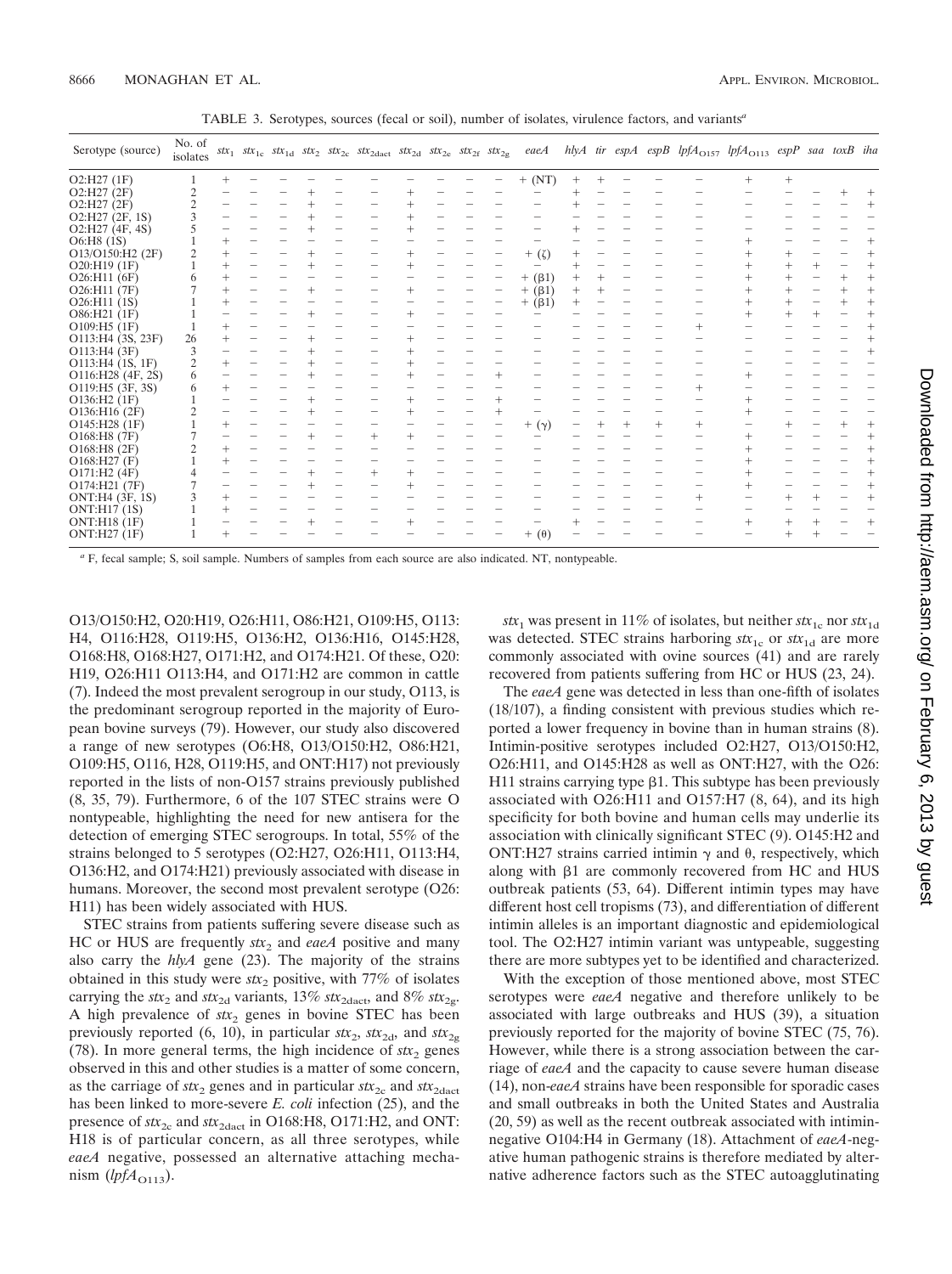adhesion (Saa), found in 5.6% of the strains in this study. Furthermore, to the best of our knowledge, this is the first study reporting the presence of *saa* in serotypes O20:H19, O86:H21, ONT:H4, and ONT:H18. All of the *saa-*positive strains were *eaeA* negative, supporting the hypothesis that these virulence factors are mutually exclusive (1, 37, 43, 58, 71, 78, 79). The *eaeA* gene is located in the LEE region of the chromosome, while the *saa* gene is found on pO113; thus there is no known reason as to why both could not be present in the same STEC strain. Further research is required.

The hemolysin gene, *hlyA*, was present in 30% of our strains, while the *etpD* and *katP* genes were absent in all isolates, despite all 3 genes being carried on pO157. Several studies have shown that these 3 genes are almost always present in O157:H7 but occur sporadically in non-O157 strains (22). Indeed, the *etpD* gene is rarely detected in bovine STEC (22). All of the O113:H4 (the most prevalent serotype) isolates were *eaeA* negative, a characteristic particularly associated with the O113 serogroup (57). In recent years, intimin-negative STEC O113:H4 has been associated with clinical cases in Ireland (26, 27). Intimin-negative O113:H4 has also been implicated in sporadic cases in other countries, where patients displayed an array of symptoms, including colitis and watery diarrhea (63).

**Conclusion.** Despite the low prevalence of STEC using culture-based methods, the diversity of serotypes provides further evidence that cattle are an important reservoir of STEC. The isolation of *eaeA*-positive O2:H27, O13/O150:H2 O26:H11, O145:H28, and ONT:H27 represents a risk to public health, as does the presence of phage-mediated HUS-associated *stx*<sub>2dact</sub> genes in 6% of our isolates. Moreover, cattle are also an important source of atypical STEC, with this study reporting several previously unknown *saa-*positive STEC serotypes. Our work also highlights several knowledge gaps, including the limitation of current intimin typing and O-serotyping methods as well as in our understanding of virulence factors, specifically why *eaeA* and *saa* are rarely if ever found in the same strains.

# **ACKNOWLEDGMENT**

This project was funded by the Department of Agriculture, Fisheries and Food (DAFF) under the Food Institutional Research Measure (FIRM), Ireland.

### **REFERENCES**

- 1. **Aidar-Ugrinovich, L., et al.** 2007. Serotypes, virulence genes, and intimin types of Shiga toxin-producing *Escherichia coli* (STEC) and enteropathogenic *E. coli* (EPEC) isolated from calves in Sao Paulo, Brazil. Int. J. Food Microbiol. **115:**297–306.
- 2. **Altschul, S. F., et al.** 1997. Gapped BLAST and PSI-BLAST: a new generation of protein database search programs. Nucleic Acids Res. **25:**3389–3402.
- 3. **Anonymous.** 2011. The European Union summary report on trends and sources of zoonoses, zoonotic agents and food-borne outbreaks in 2009. EFSA J. **9:**2090.
- 4. **Bettelheim, K. A., A. Kuzevski, R. Gilbert, D. Krause, and C. McSweeney.** 2005. The diversity of *Escherichia coli* serotypes and biotypes in cattle faeces. J. Appl. Microbiol. **98:**699–709.
- 5. **Beutin, L., et al.** 1997. Epidemiological relatedness and clonal types of natural populations of *Escherichia coli* strains producing Shiga toxins in separate populations of cattle and sheep. Appl. Environ. Microbiol. **63:**2175– 2180.
- 6. **Beutin, L., et al.** 2007. Relationship between O-antigen subtypes, bacterial surface structures and O-antigen gene clusters in *Escherichia coli* O123 strains carrying genes for Shiga toxins and intimin. J. Med. Microbiol. **56:** 177–184.
- 7. **Blanco, J., et al.** 2001. 2001. Epidemiology of verocytotoxigenic *Escherichia coli* (STEC) in ruminants, p. 113–148. *In* G. Duffy, P. Garvey, and D. A. McDowell (ed.), Inc., Trumbull, CT. Verocytotoxigenic *E. coli.* Food and Nutrition Press.
- 8. **Blanco, M., et al.** 2004. Serotypes, virulence genes, and intimin types of Shiga toxin (verotoxin)-producing *Escherichia coli* isolates from cattle in Spain and identification of a new intimin variant gene (*eae*-). J. Clin. Microbiol. **42:** 645–651.
- 9. **Bolton, D. J.** 2011. Verocytotoxigenic (Shiga toxin-producing) *Escherichia coli*: virulence factors and pathogenicity in the farm to fork paradigm. Foodborne Pathog. Dis. **8:**357–365.
- 10. **Bosilevac, J. M., and M. Koohmaraie.** 2011. Prevalence and characterization of non-O157 Shiga toxin-producing *Escherichia coli* isolated from commercial ground beef in the United States. Appl. Environ. Microbiol. **77:**2103– 2112.
- 11. **Brunder, W., H. Schmidt, and H. Karch.** 1996. KatP, a novel catalaseperoxidase encoded by the large plasmid of enterohaemorrhagic *Escherichia coli* O157:H7. Microbiology **142:**3305–3315.
- 12. **Burk, C., et al.** 2003. Identification and characterization of a new variant of Shiga toxin 1 in *Escherichia coli* ONT:H19 of bovine origin. J. Clin. Microbiol. **41:**2106–2112.
- 13. **Cebula, T. A., W. L. Payne, and P. Feng.** 1995. Simultaneous identification of strains of *Escherichia coli* serotype O157:H7 and their Shiga-like toxin type by mismatch amplification mutation assay-multiplex PCR. J. Clin. Microbiol. **33:**248–250.
- 14. **Cobbold, R., and P. Desmarchelier.** 2001. Characterisation and clonal relationships of Shiga-toxigenic *Escherichia coli* (STEC) isolated from Australian dairy cattle. Vet. Microbiol. **79:**323–335.
- 15. **Djordjevic, S. P., et al.** 2001. Virulence properties and serotypes of Shiga toxin-producing *Escherichia coli* from healthy Australian slaughter-age sheep. J. Clin. Microbiol. **39:**2017–2021.
- 16. **Doughty, S., et al.** 2002. Identification of a novel fimbrial gene cluster related to long polar fimbriae in locus of enterocyte effacement-negative strains of enterohemorrhagic *Escherichia coli*. Infect. Immun. **70:**6761–6769.
- 17. **Eblen, D. R.** 2006. Public health importance of non-O157 Shiga toxin-producing *Escherichia coli* (non-O157 STEC) in the US food supply. http://www .fsis.usda.gov/PDF/STEC\_101207.pdf.
- 18. **ECDC.** 2011. Shiga toxin/verotoxin-producing *Escherichia coli* in humans, food and animals in the EU/EAA, with special reference to the German outbreak strain STEC O104. ECDC/EFSA joint technical report. http://www .ecdc.europa.eu/en/publications/Publications/1106\_TER\_EColi\_joint\_EFSA .pdf.
- 19. **EFSA.** 2007. Scientific opinion of the panel on biological hazards on a request from EFSA on monitoring of verotoxigenic *Escherichia coli* (STEC) and identification of human pathogenic types. EFSA J. **579:**1–61.
- 20. **Feng, P., S. D. Weagant, and S. R. Monday.** 2001. Genetic analysis for virulence factors in *Escherichia coli* O104:H21 that was implicated in an outbreak of hemorrhagic colitis. J. Clin. Microbiol. **39:**24–28.
- 21. **Franke, S., F. Gunzer, L. H. Wieler, G. Baljer, and H. Karch.** 1995. Construction of recombinant Shiga-like toxin-IIv (SLT-IIv) and its use in monitoring the SLT-IIv antibody status of pigs. Vet. Microbiol. **43:**41–52.
- 22. **Fratamico, P. M., et al.** 2011. The complete DNA sequence and analysis of the virulence plasmid and of five additional plasmids carried by Shiga toxinproducing *Escherichia coli* O26:H11 strain H30. Int. J. Med. Microbiol. **301:**192–203.
- 23. **Friedrich, A., et al.** 2002. *Escherichia coli* harboring Shiga toxin 2 gene variants: frequency and association with clinical symptoms. J. Infect. Dis. **185:**74–84.
- 24. **Friedrich, A. W., et al.** 2003. Shiga toxin 1c-producing *Escherichia coli* strains: phenotypic and genetic characterization and association with human disease. J. Clin. Microbiol. **41:**2448–2453.
- 25. **Fuller, C. A., C. A. Pellino, M. J. Flagler, J. E. Strasser, and A. A. Weiss.** 2011. Shiga toxin subtypes display dramatic differences in potency. Infect. Immun. **79:**1329–1337.
- 26. **Garvey, P., P. McKeown, A. Carroll, and E. McNamara.** 2008. Epidemiology of verotoxigenic *E. coli* in Ireland, 2006. Epi-Insight **9:**2–3.
- 27. **Garvey, P., P. McKeown, A. Carroll, and E. McNamara.** 2009. Epidemiology of verotoxigenic *E. coli* in Ireland, 2008. Epi-Insight **10:**1–7.
- 28. **Garvey, P., P. McKeown, A. Carroll, and E. McNamara.** 2010. Epidemiology of verotoxigenic *E. coli* in Ireland, 2009. Epi-Insight **11:**1–6.
- 29. **Gill, A., and G. C. O.** 2010. Non-O157 verotoxigenic *Escherichia coli* and beef: a Canadian perspective. Can. J. Vet. Res. **74:**161–169.
- 30. **Gilmour, M. W., et al.** 2007. Isolation and genetic characterization of a coinfection of non-O157 Shiga toxin-producing *Escherichia coli*. J. Clin. Microbiol. **45:**3771–3773.
- 31. **Griffin, P. M., and R. V. Tauxe.** 1991. The epidemiology of infections caused by Escherichia coli O157: H7, other enterohemorrhagic E. coli, and the associated hemolytic uremic syndrome. Epidemiol. Rev. **13:**60–98.
- 32. **Gunzer, F., et al.** 1992. Molecular detection of sorbitol-fermenting *Escherichia coli* O157 in patients with hemolytic-uremic syndrome. J. Clin. Microbiol. **30:**1807–1810.
- 33. **Herold, S., J. C. Paton, and A. W. Paton.** 2009. Sab, a novel autotransporter of locus of enterocyte effacement-negative Shiga toxigenic *Escherichia coli* O113:H21, contributes to adherence and biofilm formation. Infect. Immun. **77:**3234–3243.
- 34. **Hii, J. H., et al.** 1991. Development of verotoxin 2- and verotoxin 2 variant